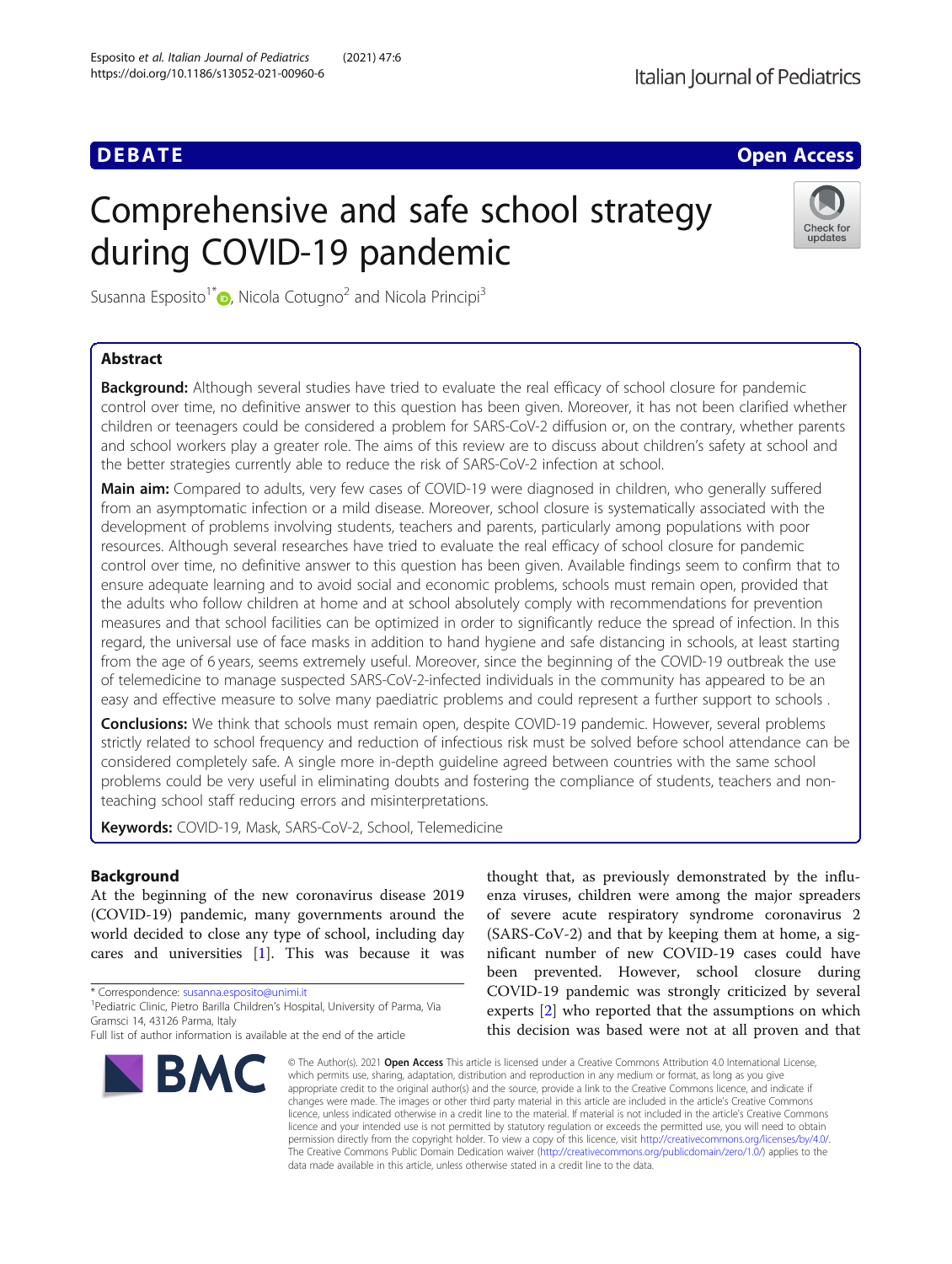closing schools could have caused social, economic and health problems even more common and more severe than those due to COVID-19. The aims of this review are to discuss about children's safety at school and the better strategies currently able to reduce the risk of SARS-CoV-2 infection at school.

### Can school closure influence COVID-19 pandemic?

A number of factors may cast doubts on the real usefulness of school to limit COVID-19 pandemic. Maintaining children at home in order to reduce the risk of them becoming infected and developing COVID-19 can be considered of poor clinical importance as children, when infected by SARS-CoV-2, generally remain asymptomatic or suffer from a mild disease that does not require hospital admission [[3\]](#page-3-0).

Moreover, school closure during the SARS and MERS epidemics was poorly effective in reducing morbidity and mortality, as was the experience of Taiwan, one of the very few countries where schools remained open during the first wave of the COVID-19 pandemic [\[4](#page-3-0)]. Studies that have monitored the epidemiology of SARS-CoV-2 before and after school re-opening when the first COVID-19 wave was considered over did not definitively solve the problem of the importance of school closure. In some countries, re-opening was not associated with any significant variations in COVID-19 incidence or related deaths [\[5,](#page-3-0) [6\]](#page-3-0). In contrast, in a study carried out in the USA, closure was associated with a significant reduction in SARS-CoV-2 circulation and related clinical problems [\[7\]](#page-3-0). However, it cannot be excluded that this positive effect was not strictly related to the school closure per se but could depend on several other concomitant factors, including the adherence of school workers and parents to the recommended preventive measures such as mask use, social distancing and frequent hand washing. Use of cloth face coverings in the U.S. population varied significantly during COVID-19 pandemic. Immediately after the first national recommendations were made, only approximately 60% of the enrolled adults reported the use of face masks [\[8](#page-3-0)]. On the contrary, 1 month later, in May, the prevalence of mask use increased to 76.4%. On the other hand, adherence to social distancing among people also seemed to be suboptimal. Finally, as most of the American people interviewed responded that they repeatedly wash their hands during the day to prevent COVID-19, a nonmarginal proportion of them (19%) do not regularly follow recommendations [[9\]](#page-3-0). A further factor that may suggest that schools per se play a minor role in favouring COVID-19 diffusion is the evidence that, when general measures for infectious disease transmission were carefully followed, risk of transmission of SARS-CoV-2 from child to child during summer camps was several times lower than that of the general population.

Although reports of outbreaks of COVID-19 among children in schools and summer camps have been made [[10\]](#page-3-0), several studies have shown that children in educational setting and attending summer camps do not contribute significantly to COVID-19 diffusion [\[11](#page-3-0)]. On the other hand, previous experience has shown that school closure is systematically associated with the development of problems involving students, teachers and parents, particularly among populations with poor resources [\[2](#page-3-0)]. In children, opportunities for growth and development were dramatically reduced. Social isolation could lead to psychological limitations of much longer duration than the school closure itself. In some cases, nutrition could be compromised, as many children rely on free or discounted meals provided at schools. Furthermore, connections with students were frequently difficult, particularly when distance learning was not previously experienced and some parents had economic difficulties in activating e-learning.

The available experience highlights that in presence of an efficient contact tracing flexible protocols permit attendance of schools by children and adolescents without a significant increase in COVID-related morbidity and mortality.

## How schools may remain open with low risk for children

All the findings described above seem to confirm that, to ensure adequate learning and to avoid social and economic problems, schools must remain open, provided that the adults who follow children at home and at school absolutely comply with recommendations for prevention measures and that school facilities can be optimized in order to significantly reduce the spread of infection. Notably, the infrastructure of schools should be adapted, staff-to-pupil ratios should be addressed, and appropriate education on infectious disease prevention should be provided to ensure safe conditions. In this regard, the universal use of face masks in addition to hand hygiene and safe distancing in schools, at least starting from the age of 6 years, seems extremely useful [[9\]](#page-3-0). Moreover, in order to maintain social distancing even outside the school avoiding crowding at the entrance and exit, changing or staggering school start and finish times for the various school classes must be established, public transportation network must be reorganized with increase in the number of available busses and underground trains. Where it is safe and appropriate to do, active travel must be strongly promoted, use of cars for longer journeys which cannot be accommodated on public transport must be accepted, and local businesses and employers must be extensively engaged to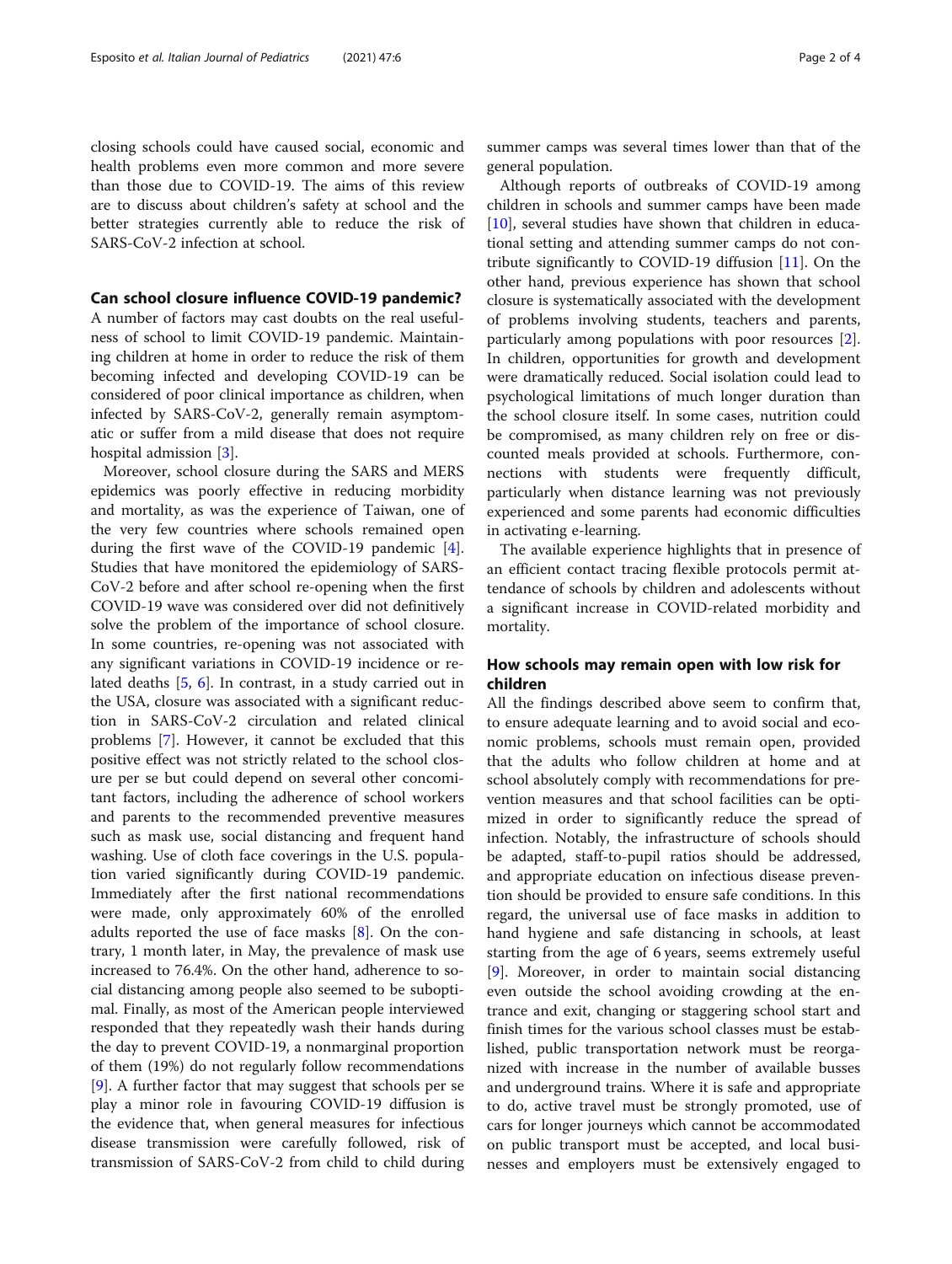reduce other demand for public transport during peak school travel hours. Finally, students, particularly highschool students must be convinced to avoid gatherings and meetings outside school hours.

These data show that with appropriate education on infectious disease prevention and maintaining social distancing even outside the school, school may remain open with low risk of increase in SARS-CoV-2 circulation.

## Priorities for school strategy during COVID-19 pandemic

The above considerations highlight that particular attention must be paid to the use of preventive measure by students, teachers and non-teaching school staff. Guidelines on the use of masks in children, adolescents and teachers at school, as well as on how to manage classes in the presence of an infected student or teacher, are needed. Unfortunately, current recommendations, although accurately identify the subjects who can derogate from the use of masks, leave a lot of room for the discretionary power of teachers about the use of mask by other students.

The US Centers for Disease Prevention and Control indicate [\[12](#page-3-0)] that masks should not be placed on children younger than 2 years old, anyone who has trouble breathing or is unconscious, anyone who is incapacitated or otherwise unable to remove the mask without assistance. However, in some children in whom use of masks may be challenging such as in the case of younger students, those with severe asthma or other breathing difficulties and those with special educational or healthcare needs wearing masks is left to the judgment of the teachers. Similar problems arise for teachers themselves when they have chronic respiratory problems or must teach children who are deaf or hard of hearing. In the UK [\[13](#page-3-0)], it has been stated that the head teachers have the discretion to decide whether to ask staff or visitors to wear when social distancing cannot be safely managed. Similar recommendations are reported in Italy, where the Ministry of Health indicates that use of masks in children between 6 and 11 years of age has to be decided on the base of the local epidemiological situation, the characteristics of the child, his ability to wear the mask and the impact of this on the learning [\[14\]](#page-3-0). This can lead to different rules from one institution to another or even from one class to another and cause doubts about the most appropriate behaviour in all students and school staff with reduction in the use of masks even by those for whom use is clearly defined. This seems to indicate that as part of the comprehensive school strategy against SARS-CoV-2 (Table 1), the views of teachers, school-children and teenagers on the use of masks should be considered, including their perception of the risks. Special considerations should be given to situations where wearing a mask can significantly interfere with the learning process and negatively impact learning or other critical school activities (i.e., physical education, playing time). In addition, appropriate actions should be taken to ensure a sufficient supply of appropriate-sized masks for all school children and teenagers, and rules for waste management are needed to reduce the risk of disposing of masks in classrooms and playgrounds.

Furthermore, improvement of teachers and nonteaching staff knowledge in SARS-CoV-2 infection and COVID-19 characteristics is essential to minimize mistakes in mask use and identification of children with suspected infection. For educational issues and for the management of classes in the presence of infected cases, schools could derive relevant benefits from telemedicine. Since the beginning of the COVID-19 outbreak, the use of telemedicine to manage suspected SARS-CoV-2-infected individuals in the community has appeared to be an easy and effective measure to solve paediatric problems [[15\]](#page-3-0). Use of telemedicine can be useful to comply with the recommendations of the Italian Pediatric Society that suggests that every measure be put into practice

| Strategy                                                  | <b>Action</b>                                                                                                                                                                                           |
|-----------------------------------------------------------|---------------------------------------------------------------------------------------------------------------------------------------------------------------------------------------------------------|
| Universal use of face masks in<br>children $\geq$ 6 years | Appropriate education of students and teachers                                                                                                                                                          |
|                                                           | Special consideration given to situations in which wearing a mask can significantly interfere with the learning<br>process and negatively impact learning or other important critical school activities |
|                                                           | Sufficient supply of appropriate-sized masks                                                                                                                                                            |
|                                                           | Rules for waste management                                                                                                                                                                              |
| Education on infectious disease<br>prevention             | Importance of hand hygiene                                                                                                                                                                              |
|                                                           | Safe distance                                                                                                                                                                                           |
| Telemedicine                                              | Activation of integrated software connected with hospitals                                                                                                                                              |
| Organization                                              | Adaptation of infrastructures                                                                                                                                                                           |
|                                                           | Appropriate staff-to-pupil ratio                                                                                                                                                                        |

Table 1 Comprehensive and safe school strategy during COVID-19 pandemic